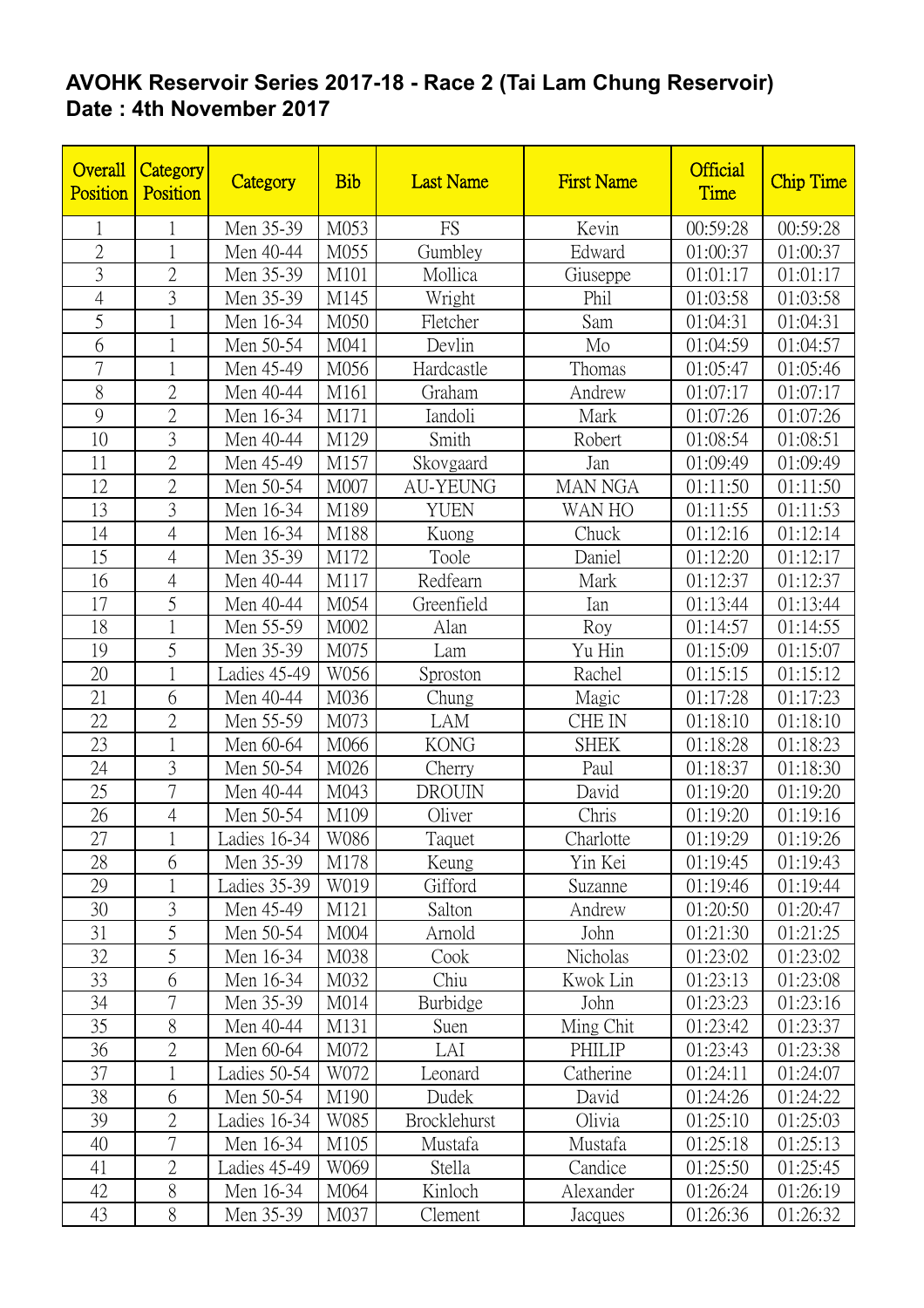## **AVOHK Reservoir Series 2017-18 - Race 2 (Tai Lam Chung Reservoir) Date : 4th November 2017**

| Overall<br>Position | Category<br>Position | Category     | <b>Bib</b> | <b>Last Name</b> | <b>First Name</b> | <b>Official</b><br>Time | <b>Chip Time</b> |
|---------------------|----------------------|--------------|------------|------------------|-------------------|-------------------------|------------------|
| $\mathbf{1}$        | 1                    | Men 35-39    | M053       | FS               | Kevin             | 00:59:28                | 00:59:28         |
| 44                  | 3                    | Ladies 16-34 | W053       | Short            | Imogen            | 01:26:46                | 01:26:44         |
| 45                  | 7                    | Men 50-54    | M090       | Lim              | Geoffrey          | 01:27:51                | 01:27:41         |
| 46                  | 1                    | Ladies 55-59 | W048       | Poelmann         | Lynne             | 01:27:56                | 01:27:52         |
| 47                  | 3                    | Men 55-59    | M034       | <b>CHU</b>       | <b>HERMANN</b>    | 01:28:13                | 01:28:09         |
| 48                  | 9                    | Men 16-34    | M183       | Bland            | William           | 01:28:37                | 01:28:28         |
| 49                  | $\mathbf{1}$         | Men 65-69    | M023       | Chan             | Yuen To           | 01:28:48                | 01:28:43         |
| 50                  | 9                    | Men 35-39    | M175       | Hui              | Chun              | 01:28:55                | 01:28:52         |
| 51                  | $\overline{2}$       | Ladies 35-39 | W045       | O'Connell        | Aine              | 01:29:19                | 01:29:15         |
| 52                  | $\overline{2}$       | Ladies 50-54 | W038       | Martin           | Kate              | 01:29:39                | 01:29:34         |
| 53                  | $\overline{2}$       | Men 65-69    | M017       | Chan             | Chak Yan          | 01:30:15                | 01:30:11         |
| 54                  | 3                    | Ladies 35-39 | W092       | Pellerin         | Ma Lourdes        | 01:31:38                | 01:31:38         |
| 55                  | 8                    | Men 50-54    | M098       | Mckinven         | John              | 01:31:45                | 01:31:40         |
| 56                  | $\overline{4}$       | Men 45-49    | M170       | Lau              | Kwok Ting         | 01:32:58                | 01:32:47         |
| 57                  | $\mathbf{1}$         | Men 70+      | M100       | Milburn          | Ross              | 01:33:18                | 01:33:13         |
| 58                  | 9                    | Men 40-44    | M180       | Evans            | James             | 01:34:21                | 01:34:14         |
| 59                  | 5                    | Men 45-49    | M095       | Mak              | Tony              | 01:34:34                | 01:34:25         |
| 60                  | 10                   | Men 40-44    | M168       | Wong             | Ringo             | 01:34:39                | 01:34:30         |
| 61                  | 11                   | Men 40-44    | M143       | <b>WONG</b>      | <b>SHUN HANG</b>  | 01:35:45                | 01:35:36         |
| 62                  | 9                    | Men 50-54    | M176       | Russell          | David             | 01:36:19                | 01:36:13         |
| 63                  | $\overline{2}$       | Men 70+      | M137       | <b>TSANG</b>     | <b>CHI SHING</b>  | 01:36:45                | 01:36:41         |
| 64                  | 3                    | Men 60-64    | M142       | Wettling         | Daniel            | 01:37:05                | 01:37:00         |
| 65                  | $\overline{4}$       | Ladies 16-34 | W040       | McGreal          | Nicola            | 01:37:08                | 01:37:00         |
| 66                  | 12                   | Men 40-44    | M123       | SANDOVAL         | <b>JOSE</b>       | 01:37:50                | 01:37:42         |
| 67                  | $\overline{4}$       | Men 60-64    | M138       | Tsui             | Henry             | 01:37:50                | 01:37:40         |
| 68                  | 5                    | Ladies 16-34 | W004       | Challoner        | Amy               | 01:38:32                | 01:38:25         |
| 69                  | $\overline{4}$       | Men 55-59    | M015       | Caldwell         | Charles           | 01:39:41                | 01:39:32         |
| 70                  | 10                   | Men 50-54    | M024       | Cheng            | Man Wing          | 01:40:24                | 01:40:19         |
| 71                  | 10                   | Men 35-39    | M091       | Liu              | Yathoo            | 01:40:45                | 01:40:39         |
| 72                  | $\mathfrak{Z}$       | Men 65-69    | M033       | Cho              | Yan Kwong         | 01:41:40                | 01:41:36         |
| 73                  | $\overline{3}$       | Men $70+$    | M115       | Pilkington       | Frank             | 01:42:22                | 01:42:20         |
| 74                  | 11                   | Men 35-39    | M144       | Wong             | Tsang             | 01:43:29                | 01:43:16         |
| 75                  | 6                    | Men 45-49    | M006       | Au               | Philip            | 01:43:31                | 01:43:21         |
| 76                  | 11                   | Men 50-54    | M122       | Sanchez          | Noel ramin andres | 01:43:38                | 01:43:35         |
| 77                  | 6                    | Ladies 16-34 | W087       | Masefield        | Georgina          | 01:43:45                | 01:43:37         |
| 78                  | $\overline{4}$       | Ladies 35-39 | W041       | McNally          | Lucy              | 01:44:15                |                  |
| 79                  | 7                    | Ladies 16-34 | W081       | Ma               | Kwai Ching        | 01:44:41                | 01:44:38         |
| 80                  | 8                    | Ladies 16-34 | W025       | Ko               | Siu-Yun           | 01:45:21                | 01:45:14         |
| 81                  | 5                    | Men 55-59    | M070       | <b>KWOK</b>      | <b>SW</b>         | 01:45:40                | 01:45:27         |
| 82                  | 10                   | Men 16-34    | M087       | Leung            | Kwan Fu           | 01:46:21                | 01:46:11         |
| 83                  | 5                    | Men 60-64    | M027       | Cheung           | Chi Kin           | 01:46:25                | 01:46:19         |
| 84                  | $\mathcal{G}$        | Ladies 16-34 | W010       | Choi             | NGA Sze           | 01:46:27                | 01:46:21         |
| 85                  | $\overline{4}$       | Men 70+      | M193       | Kwan             | Peter Kam Tong    | 01:46:31                | 01:46:23         |